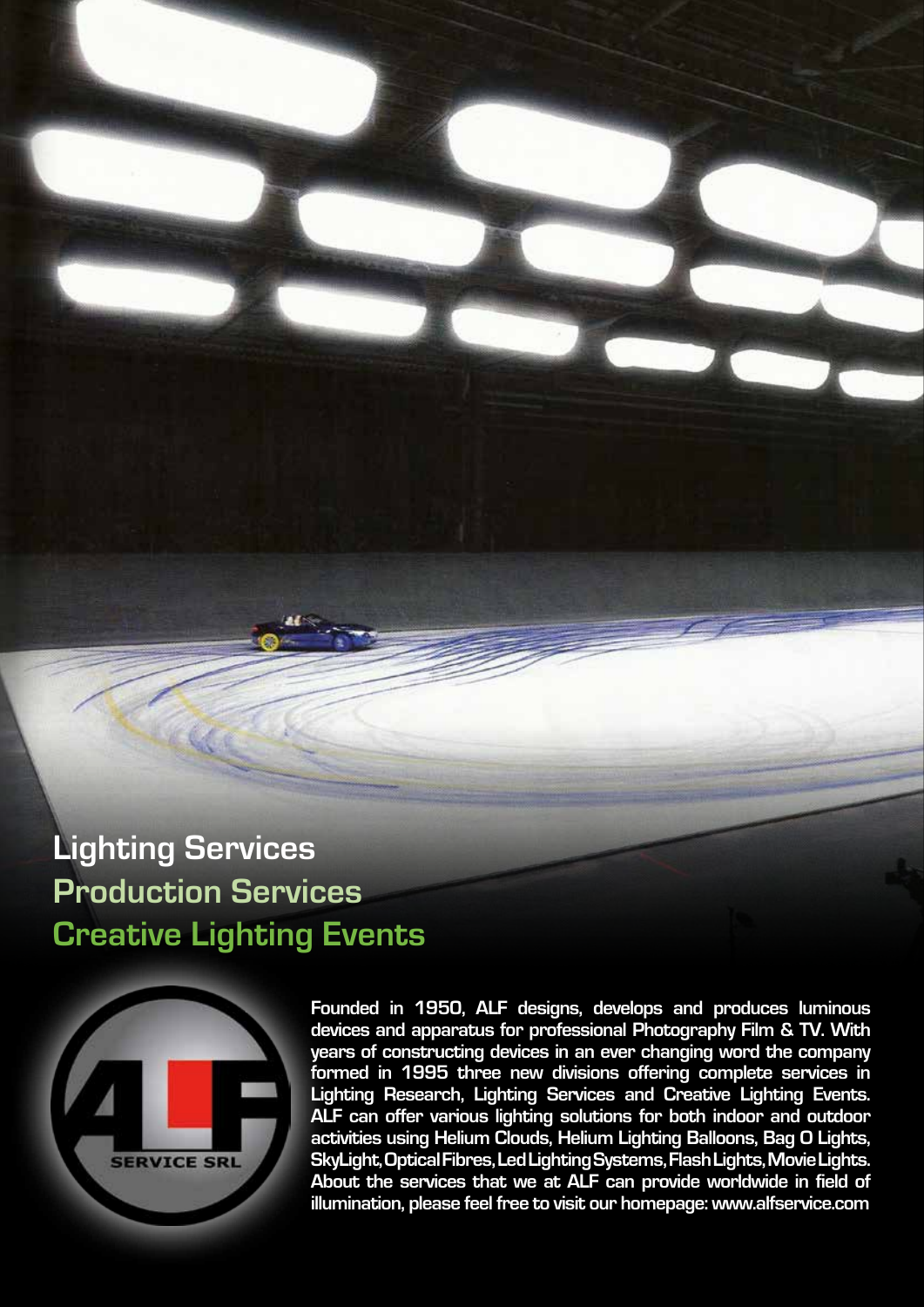### **Movie:**

**A Few Days in September, All the Money in the World, American Assassin, Ben Hur, Blood & Treasure, Casanova, Catch-22, Certified Copy, Cyrano, Devils, Domina, Duplicity, Eat Pray Love, Elsa & Fred, Everest, Gomorrah, Hannibal, Hannibal TV Series, House of Gucci, Inferno, In Search of Fellini, John Wick Chapter 2, Letters to Juliet, Marco Polo, Medici Masters of Florence, Miracle at St. Anna, Mission Impossible III, Mission Impossible 7, Murder Mystery, Nine, One Chance, Pinocchio, Quantico, Ripley, Rosaline, Sadie, Sense8, Sin, Spider-Man Far from Home, Star Wars Episode II Attack of the Clones, Succession 3, Tea with Mussolini, The American, The Aspern Papers, The Decameron, The Italian Job, The Man from U.N.C.L.E., The Merchant of Venice, The Monster of Florence, The Name of the Rose, The Nativity Story, The Roman Spring of Mrs. Stone, The Tale of Tales, The Tourist, The Vatican,To Rome with Love, The Young Pope, The New Pope, Trust, Thugs of Hindostan, Up at the Villa, Voice from the Stone, We Have a Pope, When in Rome, Zoolander 2** 

### **Commercial:**

**Armani Code, Averna, Bmw 3 Series, Braun, Breil, Bvlgari "Mai Troppo", Coca Cola, Dior Parfums "The Scent of Poison", Emporio Armani "Building Dialogues", Esselunga directed by Giuseppe Tornatore, FastWeb Valentino Rossi, Fiat Ducato, Geox, Green Carpet Fashion Awards 2020, Gucci Epilogue 2021, Heineken, Lamborghini, Louis Vuitton "Invitation au voyage", Maserati, Nike Pirlo, Peugeot 207, Renault Talisman, Skoda Gamma, Sky, Tim, Valentino "Code Temporal Haute Couture", Voiello, Volvo XC9** 

#### **Photo:**

**Mark Seliger for Conde Nast, Terry Richardson for Hugo Boss**

### **Fashion Events:**

**Villa Eugenie Etienne Russo for Boss Orange, Villa Eugenie Etienne Russo for Corneliani, Villa Eugenie Etienne Russo for Givenchy, Villa Eugenie Etienne Russo for Kenzo, Villa Eugenie Etienne Russo for Moncler**

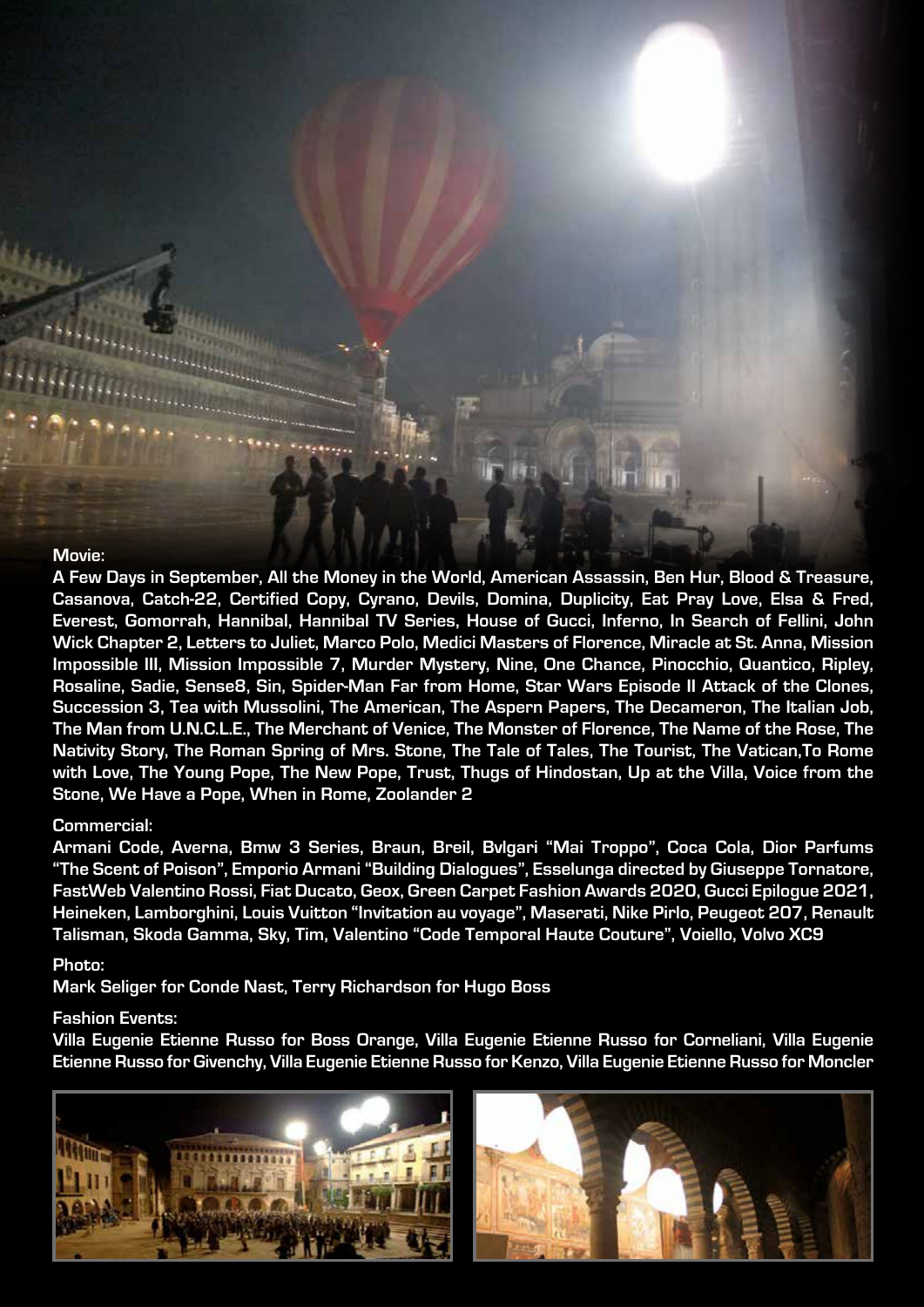